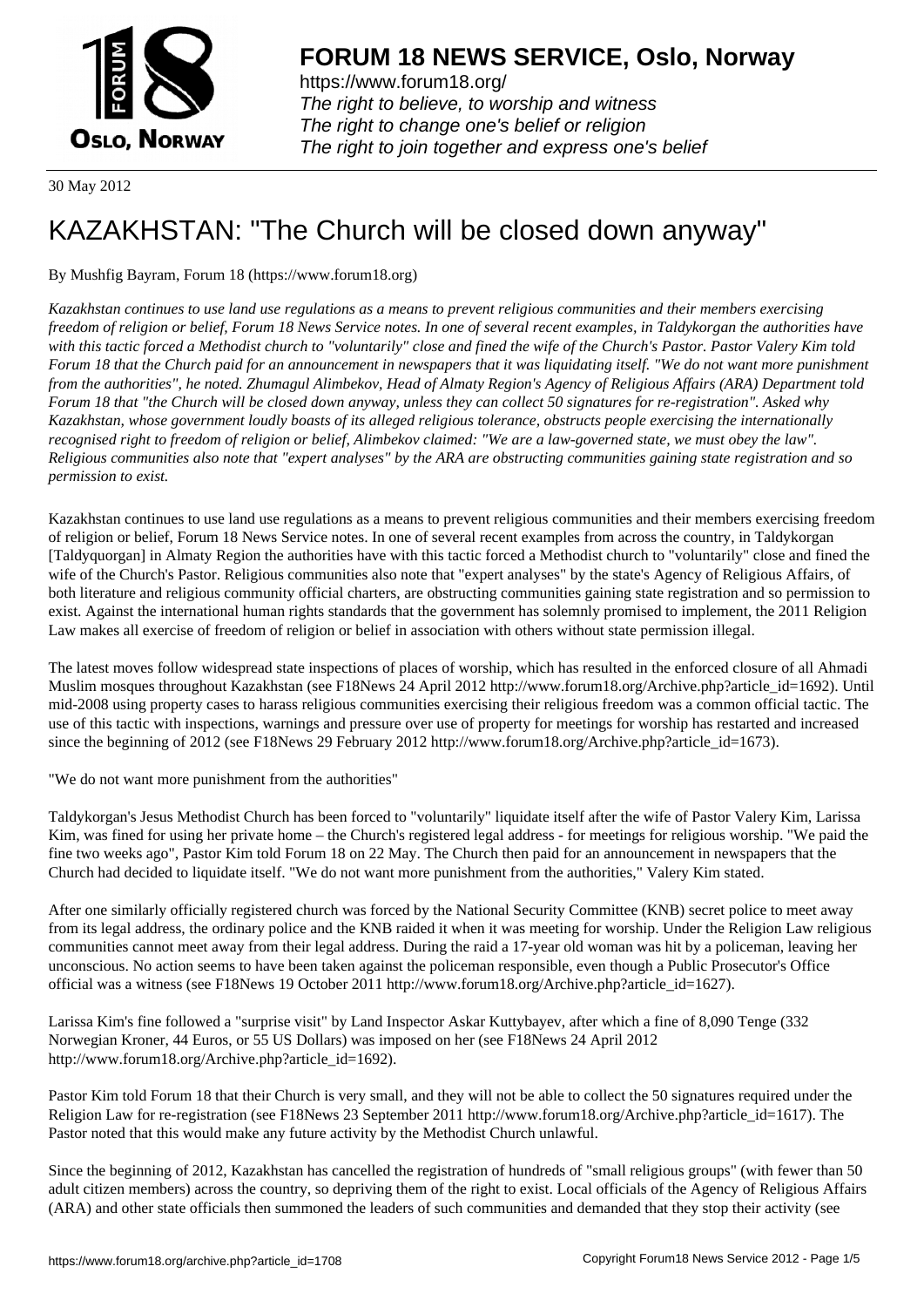Kim added that they had decided not to change the status of their home. This, the Kims thought, ran the risk of losing it as the authorities "may want to confiscate the building under the pretext of the Law being violated, because it would be seen as the property of an unregistered church".

Pastor Kim said that their members are thinking of joining other churches, to be able to continue to worship as Christians. "It's not the best thing to do, but we will have to do it", he lamented.

Central ARA officials would not comment on this and other cases on 30 May. ARA official Svetlana Penkova asked Forum 18 to call back later, as the ARA is busy running the so-called "Congress of Leaders of World and Traditional Religions" for foreigners. Forum 18's calls to other central ARA officials went unanswered on 30 May.

The ARA, the Foreign Ministry, other state agencies, and the mass media have all been instructed to promote a positive domestic and foreign image of the new Religion Law (see F18News 19 December 2011 http://www.forum18.org/Archive.php?article\_id=1649).

"The Church will be closed down anyway"

Zhumagul Alimbekov, Head of the Almaty Region's ARA Department noted to Forum 18 on 21 May that all the religious organisations must under the Religion Law re-register by 26 October 2012, one year after it came into force (see F18News 23 September 2011 http://www.forum18.org/Archive.php?article\_id=1617).

"The Church will be closed down anyway," he told Forum 18, "unless they can collect 50 signatures for re-registration". Alimbekov also emphasised that the Methodist Church "must meet in a place registered as for religious purposes". When told that the Church does not have 50 members, and that Kim and his family do not want to change the status of their home, Alimbekov said that "they must obey the Law".

Asked why Kazakhstan, whose government loudly boasts of its alleged religious tolerance, obstructs people exercising the internationally recognised right to freedom of religion or belief, Alimbekov claimed: "We are a law-governed state, we must obey the law".

Forum 18 also asked whether the Religion Law's requirement of 50 signatures for compulsory community registration, and not allowing meetings for religious worship on private property was just and fair. Alimbekov responded: "There may be faults with the Law but it is the Law and we must obey it now. In future we can speak about changes to the Law."

Raids and fines continue against people exercising the right to freedom of religion or belief without state permission. The Religion Law bans all unregistered religious activity, and in one recent case a Baptist was convicted of this "offence" on apparently false testimony extracted by police from neighbours (see F18News 22 May 2012 http://www.forum18.org/Archive.php?article\_id=1705).

"Everyone must use their land in accordance with the law"

Another community whose religious freedom is being undermined using property regulations is the capital Astana's Full Gospel Protestant Church. Yelena Kan, who rented her private home to the Church, which she belongs to, had her home inspected in mid-April by Inspector Aynura Kulbatyrova of the city's Territorial Inspectorate of State Agency of Control over the Usage and Preservation of Lands.

Kan told Forum 18 on 24 May that the inspection followed a 2 April letter from the Land Inspectorate. This stated that her home would be inspected under instructions from Astana's city ARA Department dated 6 March, and a letter from the State Agency for the Management of Land Resources dated 1 February.

#### Inspections nationwide

The Land Agency's 1 February letter ordered all regional and local Land Inspectorates to inspect the properties of all currently registered religious organisations, Inspector Kulbatyrova told Forum 18 on 25 May. She claimed that this is "necessary to make sure that everyone uses their land according to its designated purpose".

The Land Inspectorate in Almaty began this process in concert with Prosecutor's Office officials and attacks in the state-controlled media on the Ahmadi Muslims, whose mosques were subsequently closed (see F18News 29 February 2012 http://www.forum18.org/Archive.php?article\_id=1673).

A lawyer for the Jehovah's Witnesses, Yuri Toporov, told Forum 18 from Almaty on 30 May that their communities throughout Kazakhstan had been inspected by Land Inspectors between February and April. However, "the inspections ended peacefully, and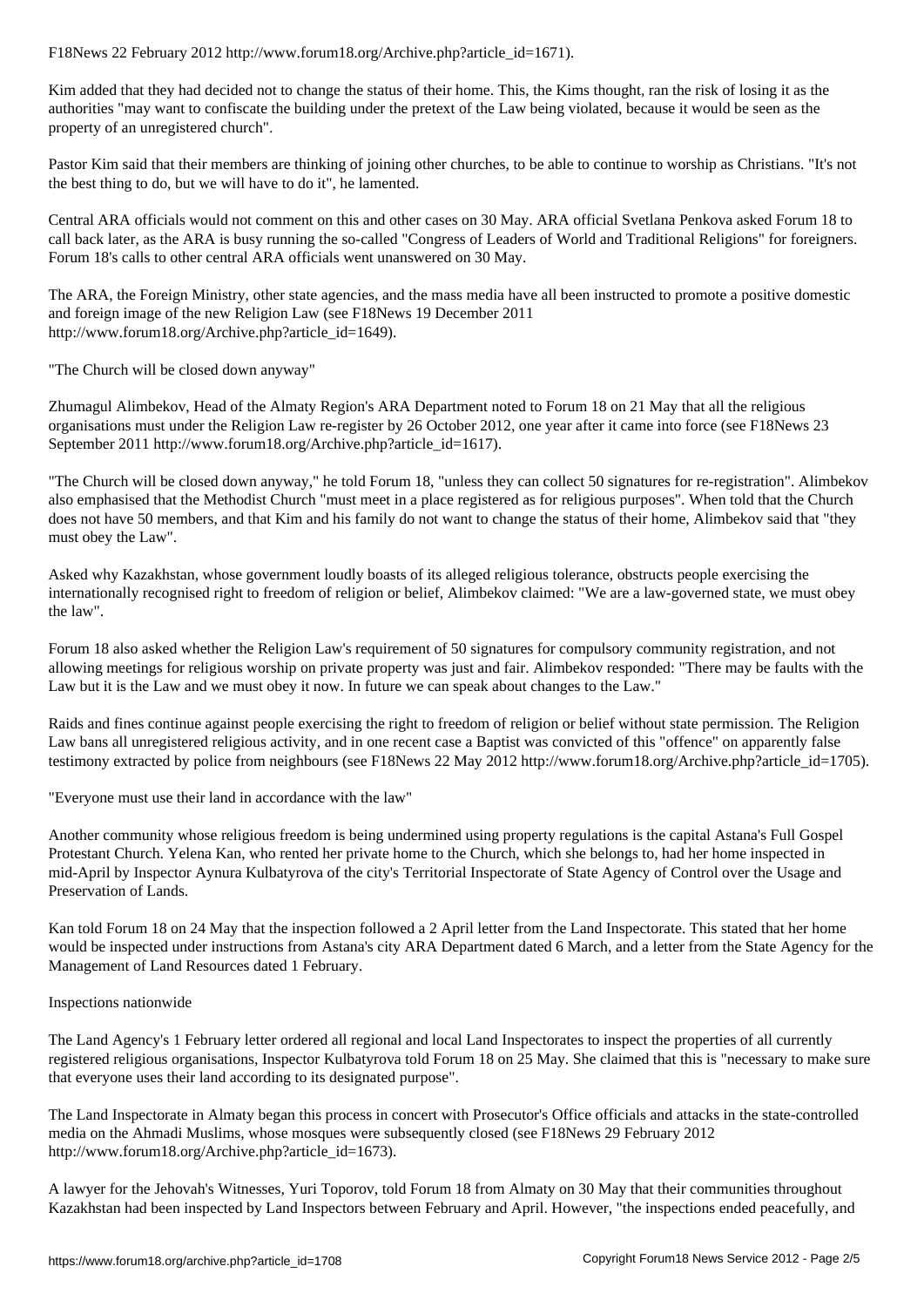#### Official warning

On 2 May Kan received a written official warning from Inspector Kulbatyrova, saying that she must use the land on which her home is for its designated purpose of residence, or change its official purpose to usage for religious activity. The warning was sent even though legal experts Forum 18 has spoken to argue that under Kazakh law, individuals have every right to rent private homes to religious communities. The warning letter also states that the building can be confiscated with a court order unless Kan does this.

Asked why she inspected Kan's home, Inspector Kulbatyrova told Forum 18 that: "We are checking up on all religious organisations to see whether they are using their lands according to their purpose". She then claimed that "the Land Code does not allow the usage of private property on land for residential purpose for religious activity".

Article 7 Part 2 of the Religion Law allows religious activity in private homes with the undefined restriction "on condition that they respect the rights and interests of nearby residents. In other cases religious activities are carried out in accordance with the laws of the Republic of Kazakhstan" (see F18News 23 September 2011 http://www.forum18.org/Archive.php?article\_id=1617).

Can Kan's home still be used for meetings for worship?

Kan said that she had already started the process of changing the status of her private home. She said that she is not sure whether she they will be able to live in the building once the status is changed. "We will probably rent an apartment elsewhere to use the building for the Church." "If need be in future we will rent another place where we can live", she added. Inspector Kulbatyrova had, she said, promised her that she will "help them to receive a status for their building by which they could use it for worship".

Inspector Kulbatyrova told Forum 18 that "we explained to Kan that she should apply to receive a status allowing her to use the home both for residence and religious activity". Asked whether the building can be used for meetings for worship while its status is being changed, she responded: "Nowhere in the Law is it indicated that they cannot use the property while they are changing its status".

Fined for preventing Emergency Department inspection

Fire safety and other inspections have in the past been used as a pretext to harass religious communities the authorities dislike (see eg. F18News 23 June 2010 http://www.forum18.org/Archive.php?article\_id=1459). In Pavlodar Region in the north of the country Yevgeny Yesenkin, Pastor of the Grace – Light of Love Protestant Church has been fined 8,090 Tenge (332 Norwegian Kroner, 44 Euros, or 55 US Dollars), or 5 Monthly Financial Indicators (MFIs), for not letting Emergency Department inspectors onto the premises his church uses.

The MFI is set annually, and since 1 January 2012 has been 1,618 Tenge (63 Norwegian Kroner, 8 Euros, and 11 US Dollars). This is just below one tenth of the official minimum monthly wage.

On 10 April Grace Church received an official notification, seen by Forum 18, signed on 10 April by Colonel Mikhail Romanevich, Chief of Aksu Emergency Division. This stated that Emergency Department officials will inspect the Church's premises on 53 Kalinin Street on an unspecified date between 11 and 20 April, to check the observance of fire safety rules.

On 20 April Zhasulan Rakhimberdin, Chief Engineer of Aksu Emergency Department, with R. Korzhumbayev and K. Khamitov, two others from the Department arrived. "The [24 May] verdict says that I did not allow these officials to enter the building, and that I did not produce building documents", Pastor Yesenkin told Forum 18 on 30 May. He insisted that "it is true that I did not allow the officials to enter the building, but I did show them the documents".

Explaining why he refused the officials entry, Yesenkin said that the Church is officially registered at the building, a private home owned by Yelena Yun. She was not warned about the inspection, and so was not present.

Yesenkin said that he asked the visiting officials to send a new notification in Yun's name, and make the inspection of the building as a private home. The officials refused to do this, and warned him that they will file a complaint against him in court.

### Pastor's complaint rejected

Yesenkin then complained about this to Pavlodar Regional Emergency Department, which rejected the complaint in a 25 April letter seen by Forum 18. The letter, signed by Colonel Multykhbay Aytzhanov, Head of the Department, states that according to Aksu's Justice Department, the legal address of the Church is 53 Kalinin Street, and so the officials did not violate the Law.

Colonel Aytzhanov told Forum 18 on 30 May that it was an unscheduled inspection of Grace Church, which is usually done after complaints from citizens or state agencies. "We cannot on our own initiate such inspections," he stated. Asked what the exact reason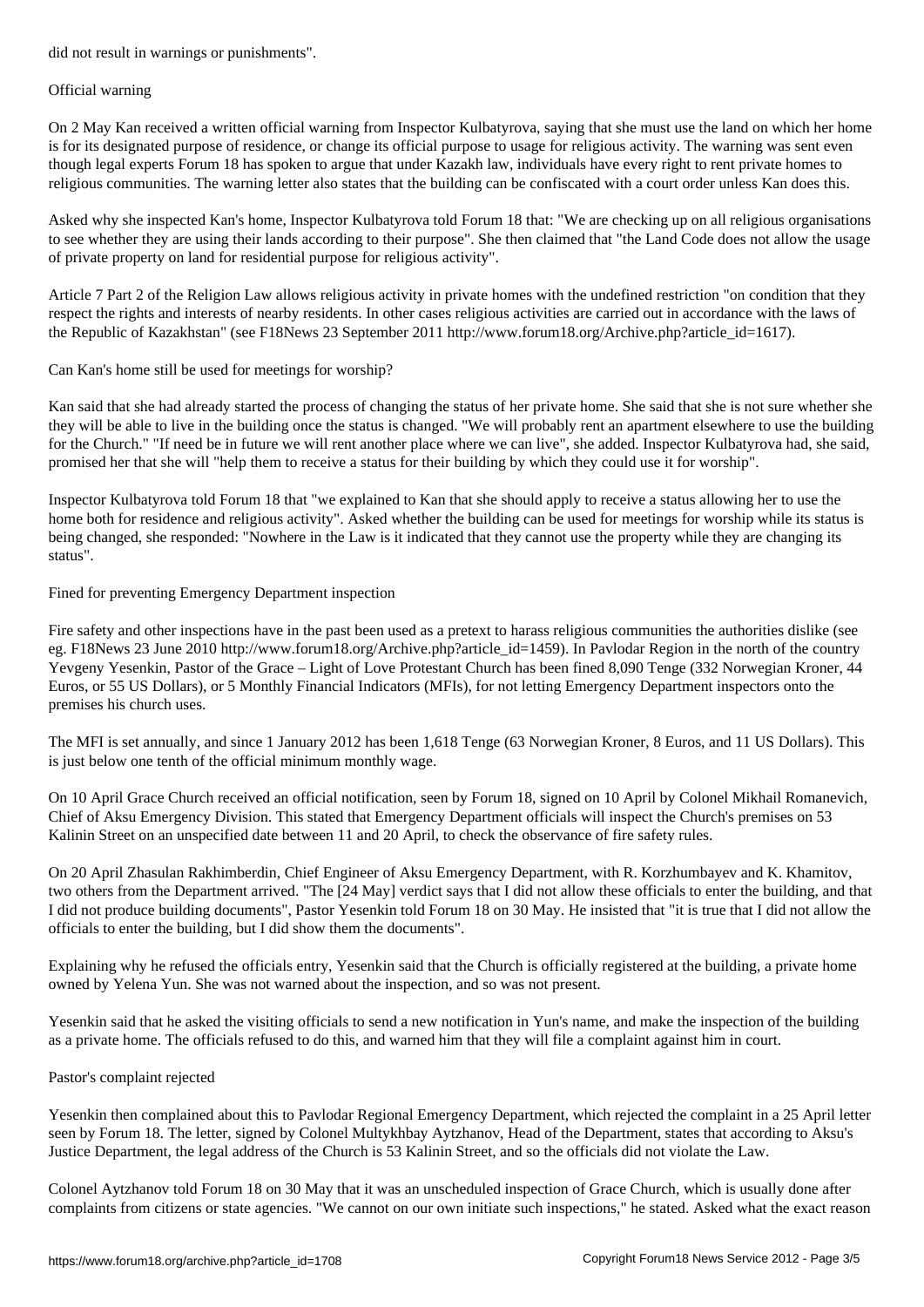Asked why Yun, the owner of the home, was not notified of the inspection, Colonel Aytzhanov repeated his previous response. He also did not want to say whether the Emergency Department planned to make another inspection of the building, since the previous attempt failed. "I don't know," he said, and then declined to discuss the issue further.

Despite Pastor Yesenkin's formal complaint against officials, Judge Gulnar Mukhamedkaliyeva of Aksu Specialised Administrative Court on 24 May fined him under Part 1 of the Code of Administrative Offences' Article 356 ("Preventing state inspectors from carrying out their official duties, non-compliance with directives, orders and other demands").

Judge Mukhametkaliyeva, refused to comment on the case. She told Forum 18 on 30 May that "her decision did not enter into force yet." She added that Yesenkin has a right to challenge the decision.

Hare Krishna commune still operating, but ownership still unapproved

The most high-profile state attempt to use property to attack the right to freedom of religion or belief has revolved around the Hare Krishna commune outside Almaty. The cattle farming commune - the only Hare Krishna commune in the entire former Soviet Union - has long been resisting state attempts to force them to move to a rubbish dump (see F18News 30 January 2009 http://www.forum18.org/Archive.php?article\_id=1247). The case gained enormous international publicity when Kazakhstan with no warning used bulldozers to destroy Hare Krishna devotees' homes in November 2006, even attracting the attention of the fictional character Borat (see F18News 8 December 2006 http://www.forum18.org/Archive.php?article\_id=885). Since then there have been threats to continue demolitions and court harassment, but no renewed demolitions (see eg. F18News 4 May 2007 http://www.forum18.org/Archive.php?article\_id=952).

Galina Golous of the Hare Krishna community told Forum 18 on 30 May that the commune can still use the farm. This was taken from the commune by a court. However, "although the authorities have left us in peace, they still have not officially approved our use of the land". Golous said that the community continues their negotiations with the Regional and local Administrations to legalise the farm and the homes adjacent to it.

Negative "expert opinion" obstructs re-registration

After the city of Karaganda's [Quaraghandy] Grace Presbyterian Church applied for re-registration, the Karaganda Regional ARA Department gave a negative "expert opinion" on the Church's Charter. The Religion Law – against international human rights standards – requires religious organisations' ideas and activities in their charters to be approved by state "expert analysis" (see F18News 8 May 2012 http://www.forum18.org/Archive.php?article\_id=1698).

The negative opinion effectively means that the Church will not be re-registered until the opinion is changed, the Church's lawyer Gaukhar Alkeyeva told Forum 18 on 24 May. She said that the Department sent the charter to the central ARA in Astana for another expert opinion. "The same experts gave us a positive opinion when we were registered before, and gave us a negative opinion now", she said.

One argument given by the "experts" is that "we are not Presbyterians, despite what it says in our charter", Alkeyeva said. "Another argument is that they think that our three-day intensive spiritual training can be dangerous for mental health." She said that the "experts" did not give their opinion in writing, but only told the Church their opinions verbally.

Lyazzat Kalybekova of the Religious Expertise Department of the ARA on 24 May told Forum 18 that: "Our experts are analyzing the Church's charter, and by the end of May we should give our opinion". She added that "if need be we may ask the Church to present the spiritual literature they use for additional analysis, and extend for another month the time the expert analysis takes".

More communities unable to re-register yet

Amongst the other religious communities unable to gain re-registration is the Hare Krishna commune. "We are still waiting to receive the results of the expertise of our religious literature", Viktor Golous, leader of the commune told Forum 18 on 24 May. "And without that expert opinion we cannot be re-registered."

His colleague Galina Golous explained to Forum 18 on 30 May that they wanted to send their literature for censorship when the Religion Law was passed in October 2011. But the Almaty Regional ARA Department told them that they cannot do this as the censorship regulations were not in place.

Compulsory state censorship is one of many aspects of the Religion Law which break the international human rights Kazakhstan has promised to implement. Local and international human rights defenders have heavily criticised this and other aspects of the Law (see F18News 13 October 2011 http://www.forum18.org/Archive.php?article\_id=1624). Draft Censorship Regulations were considered at a closed meeting of about 20 senior officials on 27 October 2011 (see F18News 24 November 2011